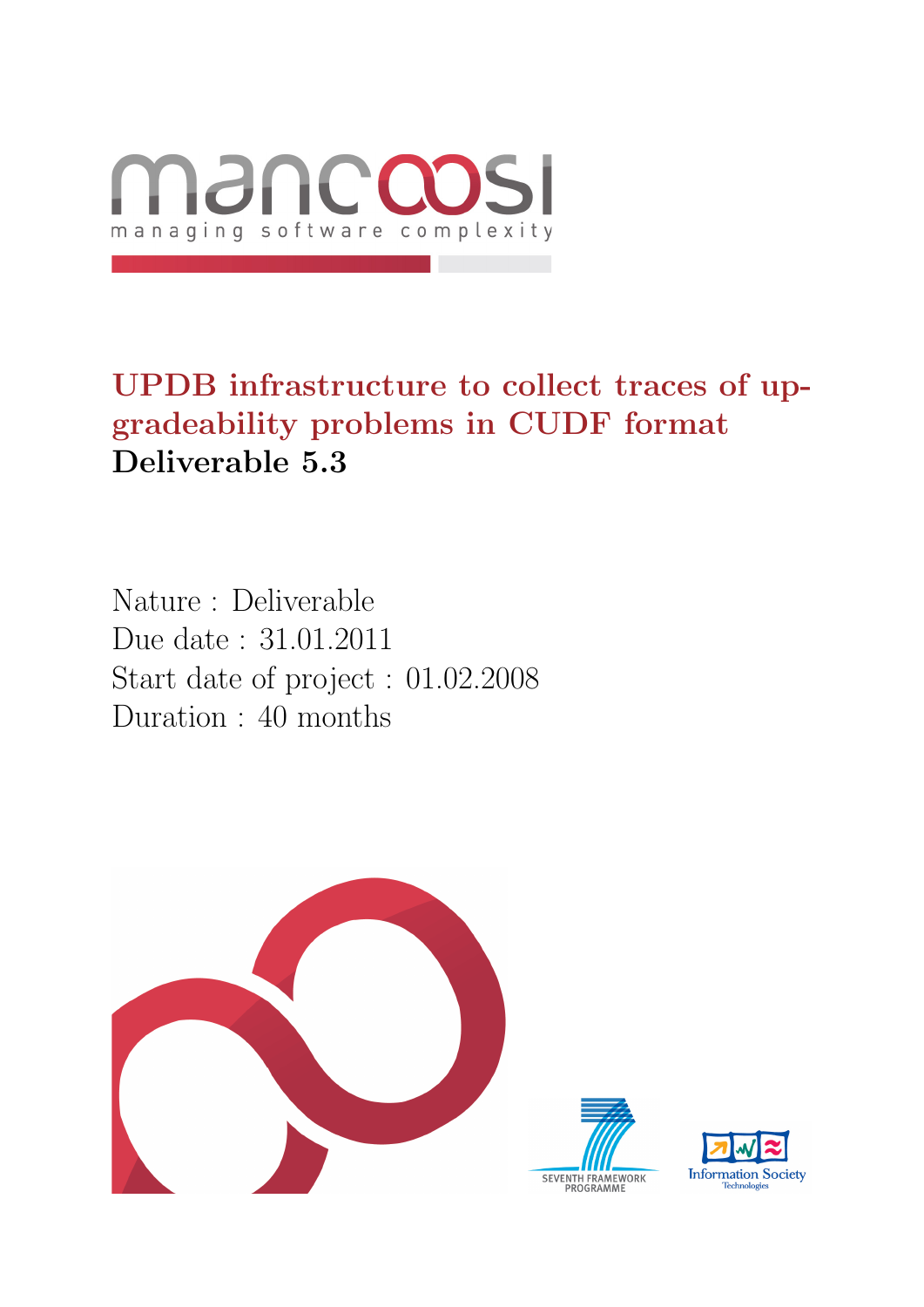

Specific Targeted Research Project Contract no.214898 Seventh Framework Programme: FP7-ICT-2007-1

#### A list of the authors and reviewers

| Project acronym        | Mancoosi                                                  |
|------------------------|-----------------------------------------------------------|
| Project full title     | Managing the Complexity of the Open Source Infrastructure |
| Project number         | 214898                                                    |
| Authors list           | Pietro Abate                                              |
|                        | Ralf Treinen                                              |
| Workpackage number     | WP5                                                       |
| Deliverable number     | 3                                                         |
| Document type          | Deliverable                                               |
| <b>Version</b>         |                                                           |
| Due date               | 31/01/2011                                                |
| Actual submission date | 03/02/2011                                                |
| Distribution           | Public                                                    |
| Project coordinator    | Roberto Di Cosmo                                          |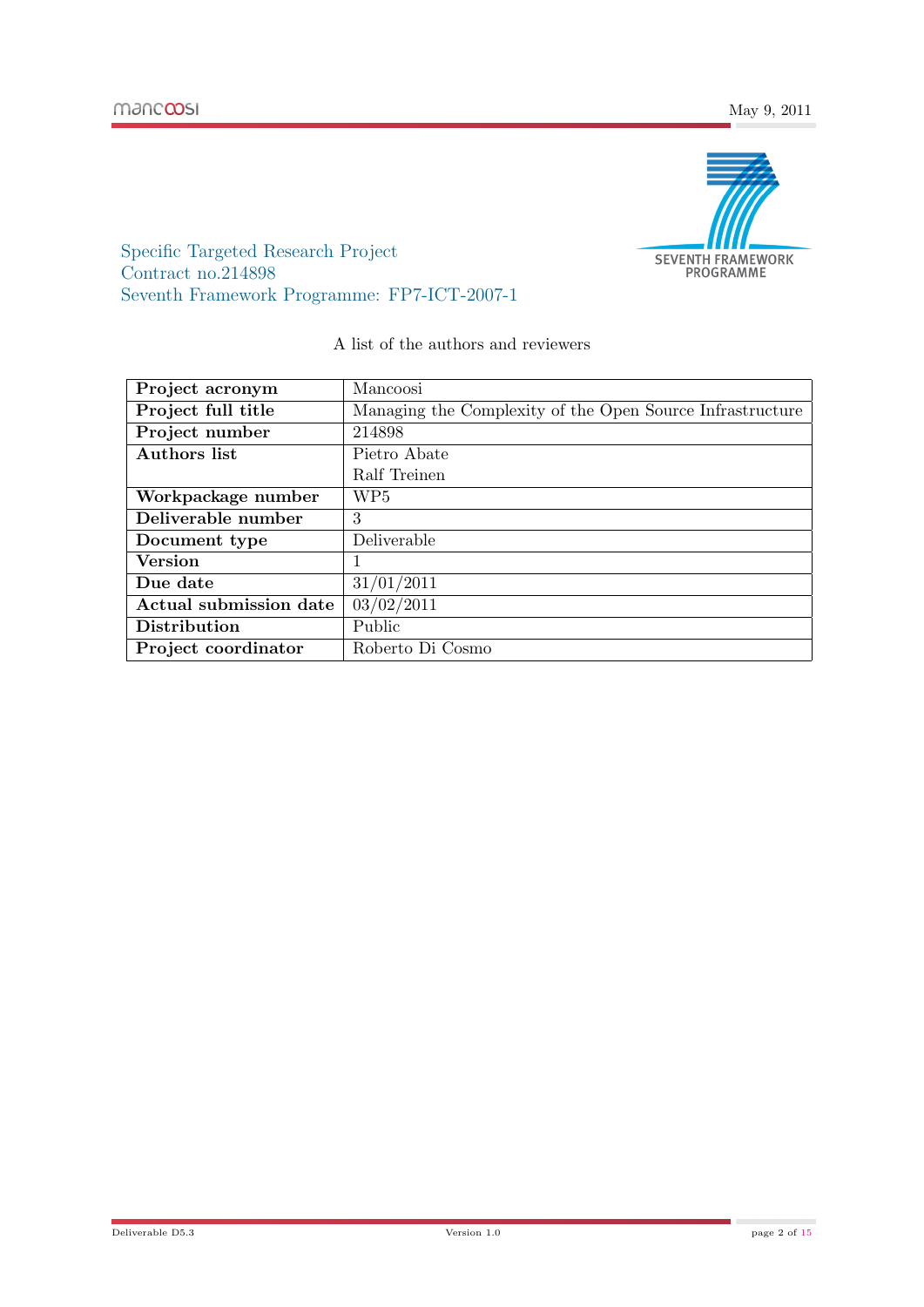### Abstract

One of the objectives of the Mancoosi project is to resolve some of the problems that users of Free and Open Source Software distributions experience when trying to install, remove, or upgrade packages installed on their machines. The specific goal of Workpackage 5 is to to build a data base of problem reports generated from such user requests to a meta-installer, which then will be used by the Mancoosi project, and the research community in general, to develop better algorithms to compute upgrade paths.

We have in earlier work defined CUDF as a common format for describing package upgrade problems in a common, vendor-independent way [\[TZ08\]](#page-14-1), and different vendors have set up the tools and infrastructure to collect upgrade problem reports from their respective users  $[AGL^+10]$  $[AGL^+10]$ . This deliverable describes the infrastructure to build a common data base of upgrade problems at a central, project-wide repository.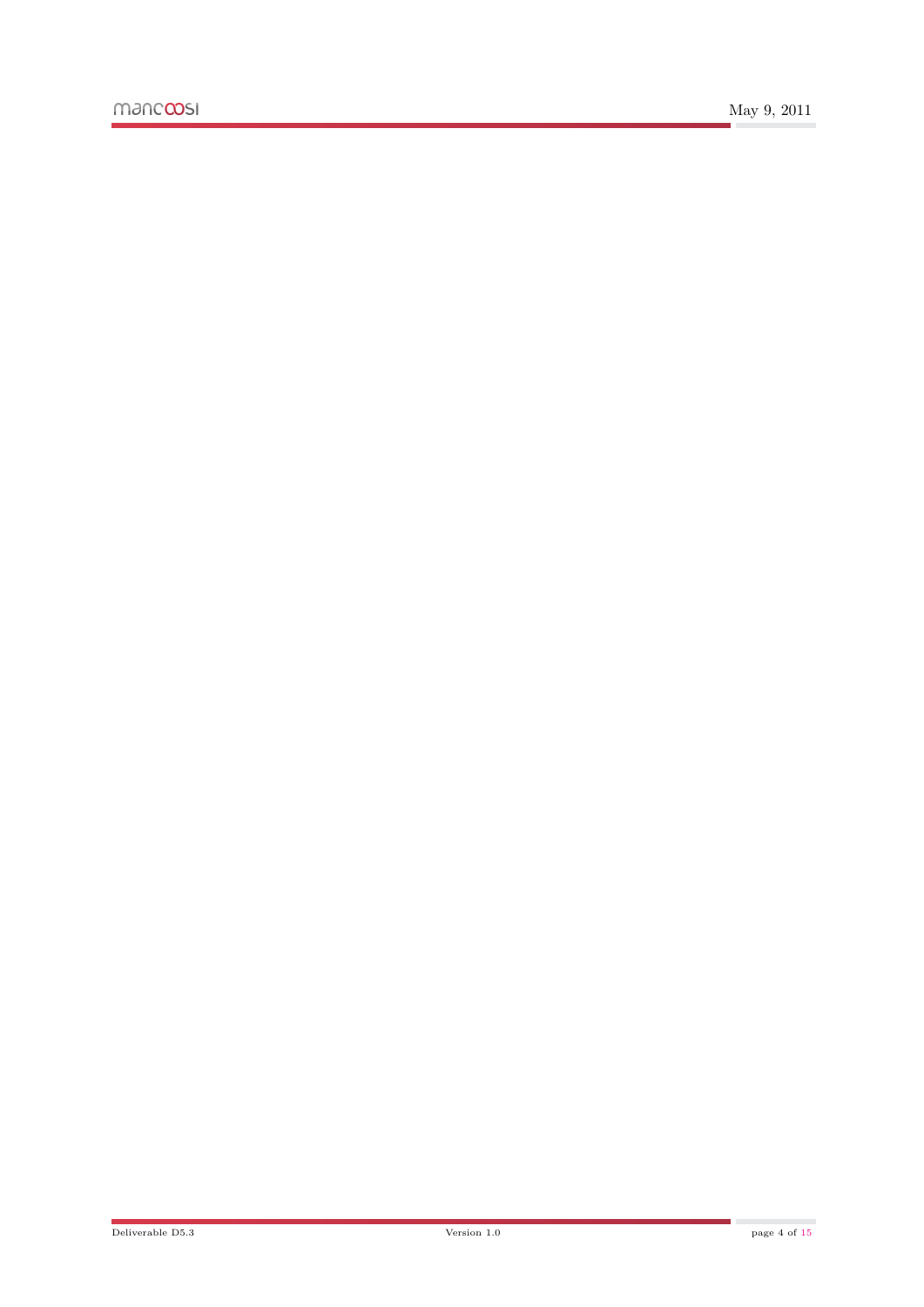# **Contents**

| 1 Introduction |                         | $\boldsymbol{\Omega}$ |
|----------------|-------------------------|-----------------------|
|                | 2 Central Cudf Database |                       |
| 2.1            |                         |                       |
|                | 2.1.1                   |                       |
| 22             |                         |                       |
| 23             |                         |                       |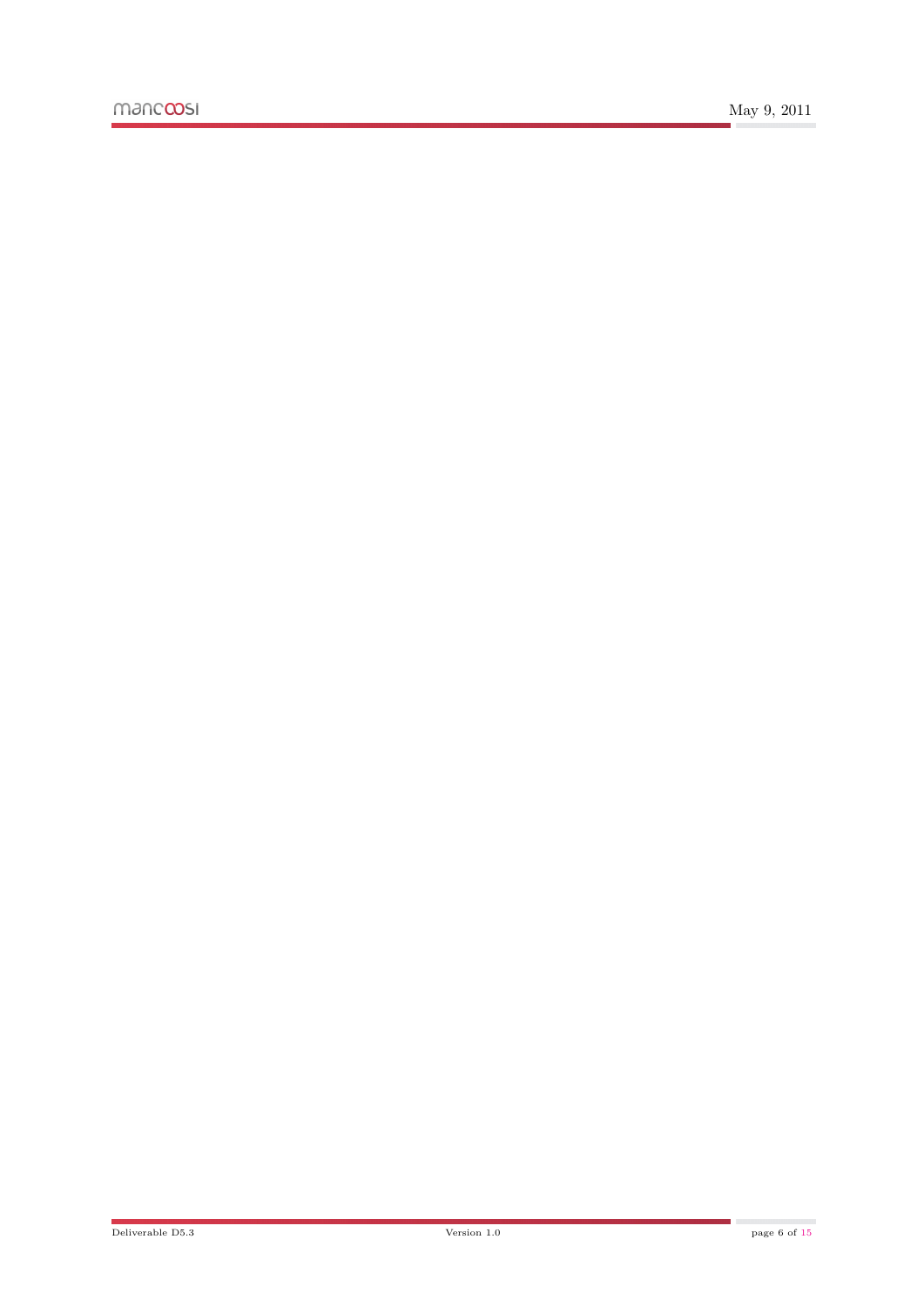# List of Figures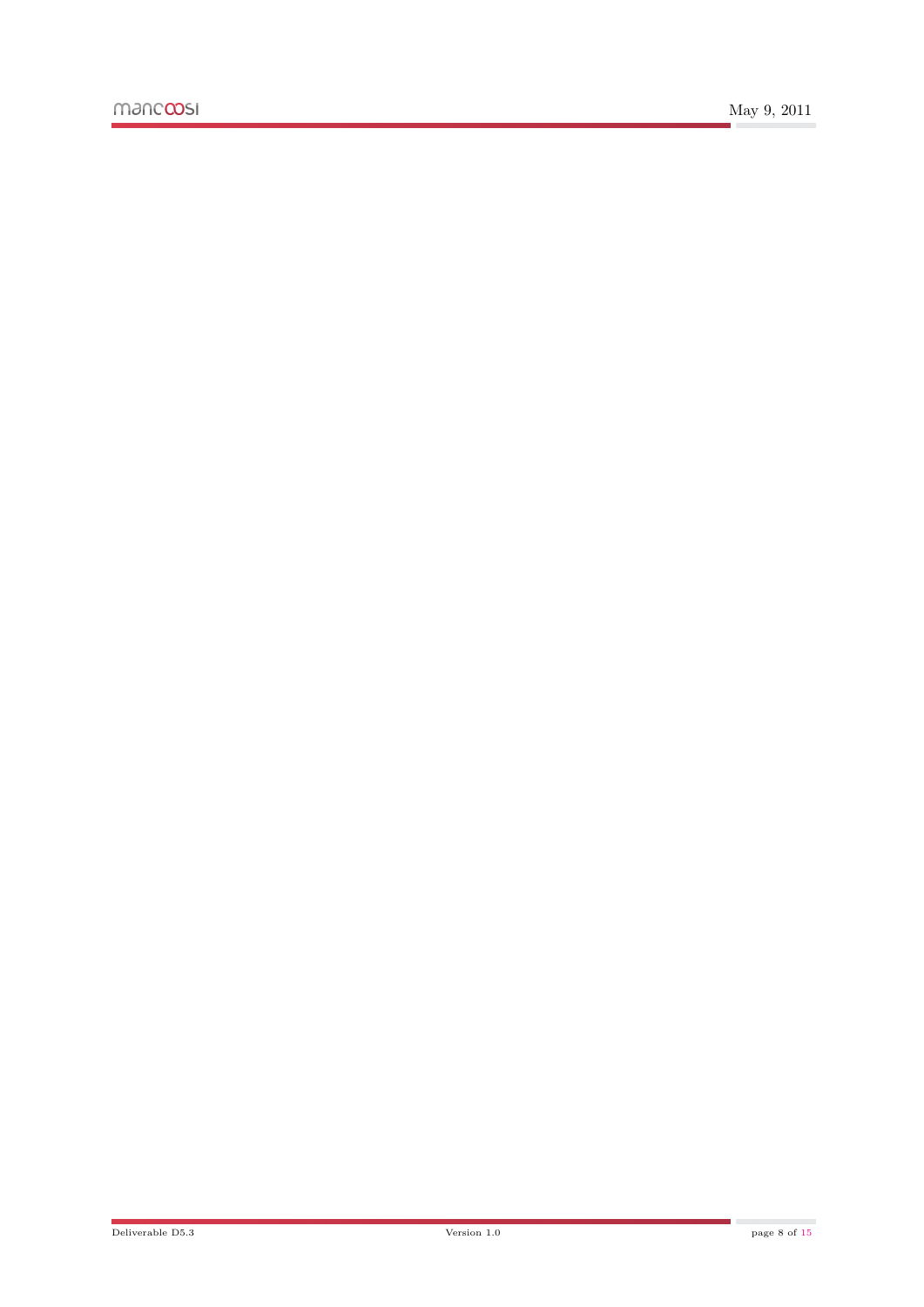### <span id="page-8-0"></span>Chapter 1

### Introduction

Modern software systems are deployed in the form of a collection of components from which users may chose the software packages that they wish to install on a machine. This choice is not permanent and is subject to modification when a user applies updates, installs additional software in order to satisfy new requirements, removes unwanted software, or replaces one software component by an alternative component that provides the same functionality. In Free and Open Source Software (FOSS) collections, the set of available software components itself is rapidly changing, which adds further dynamics to the scenario.

In the FOSS world, software components are commonly called packages, and a collection of packages is called a distribution. It is the job of the distribution editor to create and maintain a coherent distribution. Each distribution editor chooses his format of metadata that describes some abstract properties of the packages in the distribution. The most important pieces of information in the package metadata are the name and version number of a package, its requirements, what it conflicts with, and the features it provides.

One of the objectives of the Mancoosi project is to resolve some of the problems that users experience when trying to modify the installation status of packages on their machine. In particular, Workpackage 4 of the Mancoosi project aims at developing better algorithms for finding solutions (in terms of versions of packages to install and remove) of such a user request. In Workpackage 5, we build a database of problem reports regarding failed attempts to modify the installation status of the packages that where produced with instrumented versions of currently popular tools. This database will then be available as data set to to researchers working on better algorithms, both in Workpackage 4 of the Mancoosi project, and researchers who do not participate in Mancoosi.

In order to build such a database we implemented the infrastructure to collect and store upgrade problems and make them accessible to the research community. The architecture of our infrastructure, as defined in Deliverable 5.1 [\[TZ08\]](#page-14-1), is summarized in Figure [1.1:](#page-9-0)

- 1. The meta-installer available on user machines is instrumented so that they can generate a report of a failed package upgrade attempt. The format of the report is specific to the software distribution used, but follows a general project-wide scheme called DUDF (Distribution Upgradeability Description Format) [\[TZ08\]](#page-14-1).
- 2. Problem reports are uploaded to a server specific to the software distribution.
- 3. Collected reports are translated by the distribution editor into a common format called CUDF (Common Upgradeability Description Format) [\[TZ08\]](#page-14-1).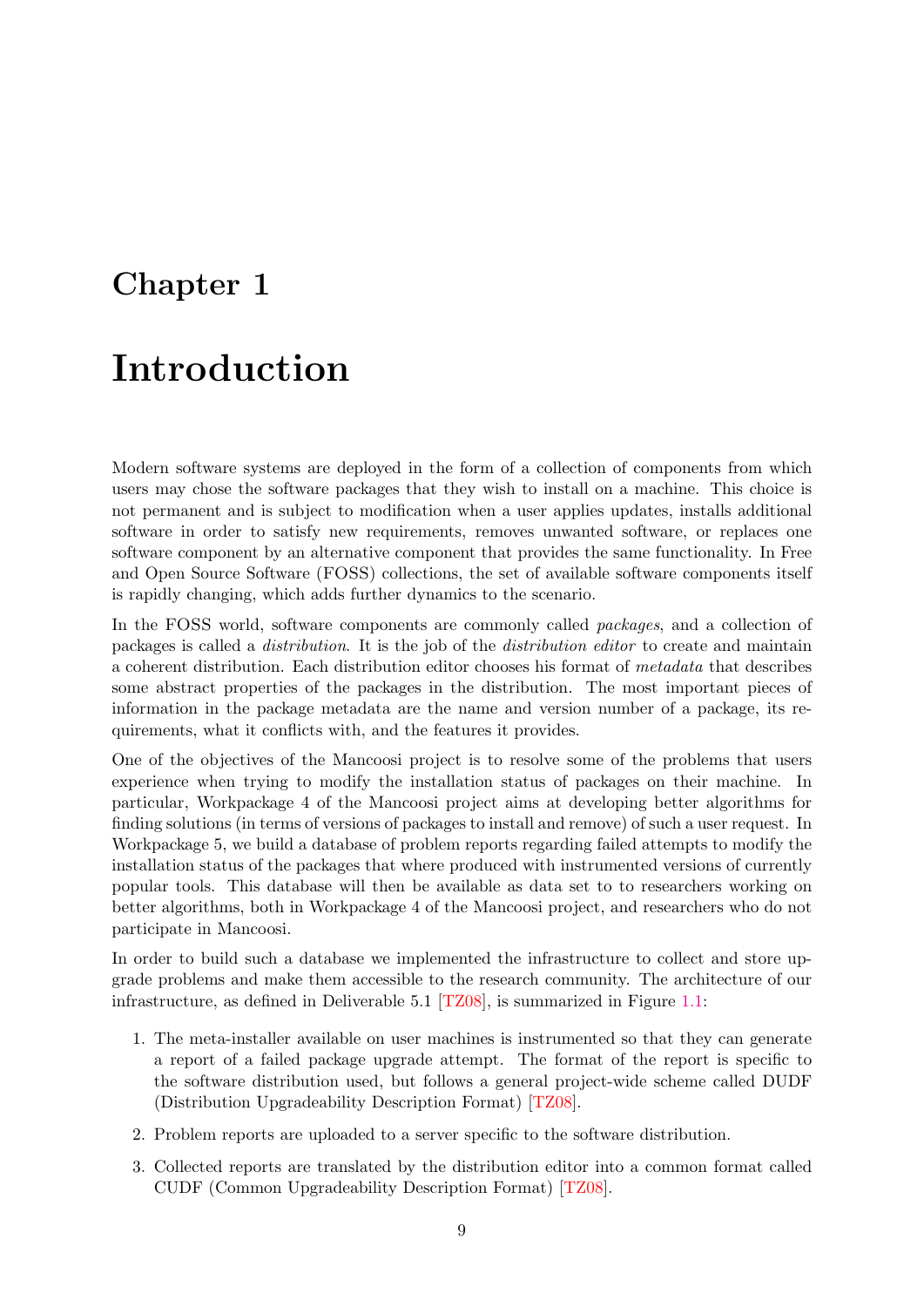4. Translated reports in CUDF format are transferred from the distribution editor's server to a central server of the Mancoosi project, where they will be used in the construction of a project-wide problem database.



<span id="page-9-0"></span>Figure 1.1: Reporting infrastructure

Deliverable 5.2  $[AGL^+10]$  $[AGL^+10]$  described the submission infrastructure from end-users to distribution editors and the translation from DUDF to CUDF. The current deliverable describes the process of transferring CUDF documents to the project-wide server and the establishment of the problem data base.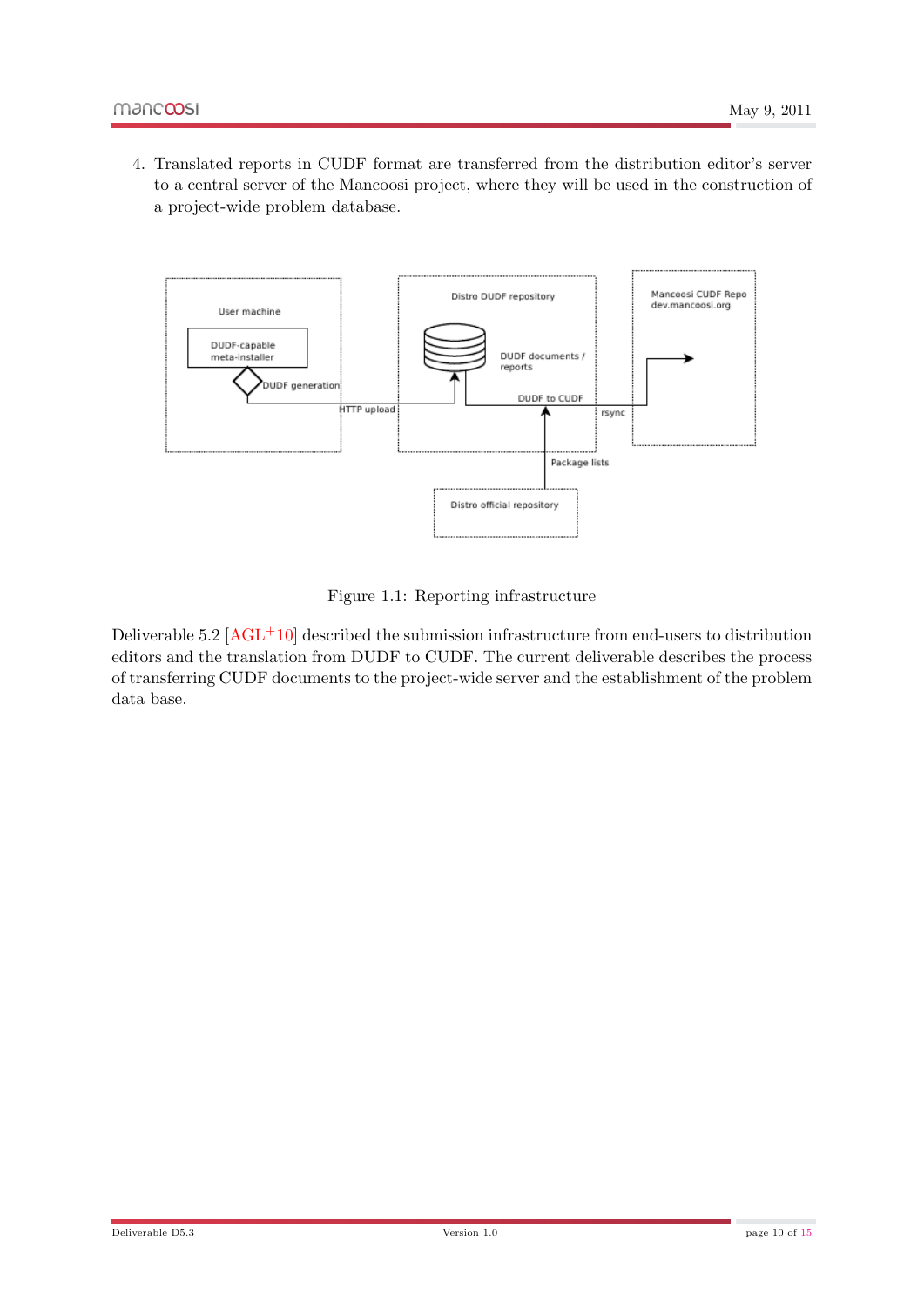### <span id="page-10-0"></span>Chapter 2

### Central Cudf Database

The final point of collection for all end-user upgrade problems is the central CUDF database. This database receives documents in the CUDF format that are generated and collected by all distribution editors. CUDF documents are distribution independent per design, and therefore constitute an homogeneous corpus of problems ready to be used by the research community.

#### <span id="page-10-1"></span>2.1 Database Backend

Figure [2.1](#page-10-2) details the implementation of the database backend. The submission mechanism is based on the rsync service<sup>[1](#page-10-3)</sup>, which is a very common tool available on most UNIX platforms. It is efficient, and as a UNIX tool it can be easily used in scripts. We have chosen a push model where all distribution editors periodically send new CUDF documents to the central database. In order to avoid abuse of the service, each distribution editor is authenticated via a simple asymmetric encryption schema.



<span id="page-10-2"></span>Figure 2.1: Database Backend and Validation

<span id="page-10-3"></span><sup>1</sup> <http://rsync.samba.org/>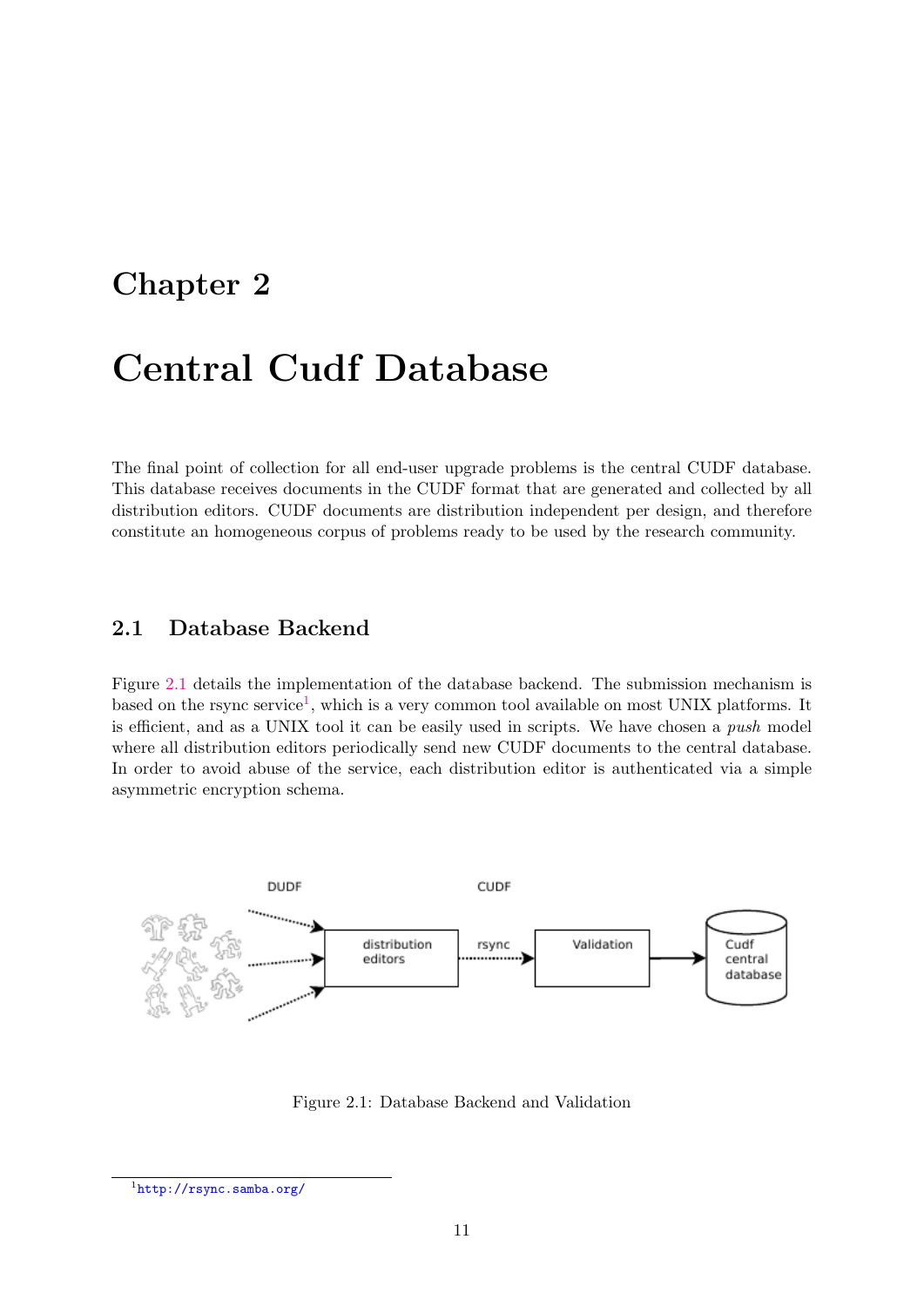#### <span id="page-11-0"></span>2.1.1 Validation

The central CUDF database aims to establish a collection of difficult problems that can be used by the research community. Consequently, before selecting a CUDF problem for long term storage we perform a number of tests to check the correctness of the document and evaluating the semantic coherence.

We define coherence as the ratio of the number of broken (that is, not installable) packages to the total number of packages present in a CUDF document. Informally, a package is said to be broken if it is not possible to satisfy all it's dependencies and conflicts in an empty universe. By empirical evaluation on a large sets of CUDF documents that we have analyzed, we noticed that a coherence index greater then 0.3, that is more then 30% of broken packages, is often an indication of a problem in the CUDF document. These kind of problems, despite originating from syntactically correct CUDF, can often be easily linked to an error in the translation process from DUDF to CUDF.

|                          | <b>Information Society</b><br><b>SEVENTH FRAMEWORK</b>                                                                                                                                                                                             |
|--------------------------|----------------------------------------------------------------------------------------------------------------------------------------------------------------------------------------------------------------------------------------------------|
|                          | 目<br>A<br>Home<br>Contact<br>Blog                                                                                                                                                                                                                  |
|                          | . Validation Report                                                                                                                                                                                                                                |
| Home                     | This page contains the validation report of all the cudf documents collected in the central CUDF database.                                                                                                                                         |
| <b>Background</b>        | →<br>Coherence as the ratio of total packages vs broken packages present in a cudf document. Informally, a package is<br>said to be broken if it is not possible to satisfy all it's dependencies and conflicts in an empty universe. By empirical |
| Context                  | evaluation on a large sets of cudf documents that we have analysed, we noticed that a coherence index greater then<br>0.3, that is more then 30% of broken packages, is often index of a problem in the cudf document. Coherence is tested         |
| EDOS project             | using distcheck in the dose3.                                                                                                                                                                                                                      |
|                          | ٠<br>Correctness is evaluated using the cudf checker part of libcudf                                                                                                                                                                               |
| <b>Project structure</b> | cudf<br>correctness total<br>broken coherence                                                                                                                                                                                                      |
| <b>Work Packages</b>     | 5081322<br>0.0<br>e69a0e36-9ef1-11df-9d4a-00163e46d37a.cudf True                                                                                                                                                                                   |
| Participants             | 29180036-5408-11df-9f57-00163e7a6f5e.cudf True<br>28812 46<br>0.0<br>71404 109<br>0.0<br>e8a3eb4c-4c81-11df-8b8c-00163e7a6f5e.cudf True<br>47210 11<br>0.0<br>0207e19a-9b1c-11df-af69-00163e46d37a.cudf True                                       |
| Community                | 32781 343<br>0.01<br>412959c6-e965-11de-8ebf-00163e6585dd.cudf True                                                                                                                                                                                |
| Blog                     | 0.01<br>33864 251<br>ca8f656c-db9e-11df-b9cf-00163e3d3b7c.cudf True<br>0.0<br>ff4a1d84-d490-11df-9e6c-00163e3d3b7c.cudf True<br>53689 130                                                                                                          |
| People                   | 0.0<br>7266f636-4b23-11df-9e6e-00163e7a6f5e.cudf True<br>71469 110                                                                                                                                                                                 |
|                          | 0.0<br>6b0d1da0-c730-11df-a7c5-00163e3d3b7c.cudf True<br>54625 115<br>54625 115<br>0.0<br>5698a62c-c731-11df-9bb9-00163e3d3b7c.cudf True                                                                                                           |
| Contacts                 | eeee44ce-5407-11df-b11f-00163e7a6f5e.cudf True<br>28812 46<br>0.0                                                                                                                                                                                  |
| <b>Resources</b>         | 0.0<br>4e539b28-d46c-11df-8f4f-00163e3d3b7c.cudf True<br>4971049<br>0.0<br>58a4a468-38a5-11df-a561-00163e7a6f5e.cudf True<br>7012983                                                                                                               |
| Deliverables & reports   | 0.01<br>19890cfe-db9f-11df-9e6c-00163e3d3b7c.cudf True<br>33864 251                                                                                                                                                                                |
| Papers                   | 71404 109<br>0.0<br>1dcce248-4bb4-11df-9e6e-00163e7a6f5e.cudf True<br>68716 65<br>0.0<br>56ae4afa-0b33-11df-8a2b-00163e1d94dc.cudf True                                                                                                            |
| Software                 | 7012983<br>0.0<br>7e7e0b16-38a5-11df-b280-00163e7a6f5e.cudf True<br>0.0<br>e0bd67a6-56d0-11df-b11f-00163e7a6f5e.cudf True<br>28384 43                                                                                                              |
| <b>Measures</b>          | 68716 65<br>0.0<br>3e4f8550-0b33-11df-942d-00163e1d94dc.cudf True<br>80cfe9a6-9b1b-11df-965e-00163e46d37a.cudf True<br>47210 11<br>0.0                                                                                                             |
|                          |                                                                                                                                                                                                                                                    |

<span id="page-11-1"></span>Figure 2.2: Cudf database validation report

It is important to notice that semantic coherence in this context can only be used to guess which documents are more likely to create problems. For this reason, our tests are not fully automatic, but generate a report containing the suspicious problems to be periodically reviewed by a human operator.

There are a number of tools involved in the validation process:

Correctness. Each Cudf document is checked using a syntax checker developed as part of the Cudf library. cudf check takes as input a CUDF document and returns true if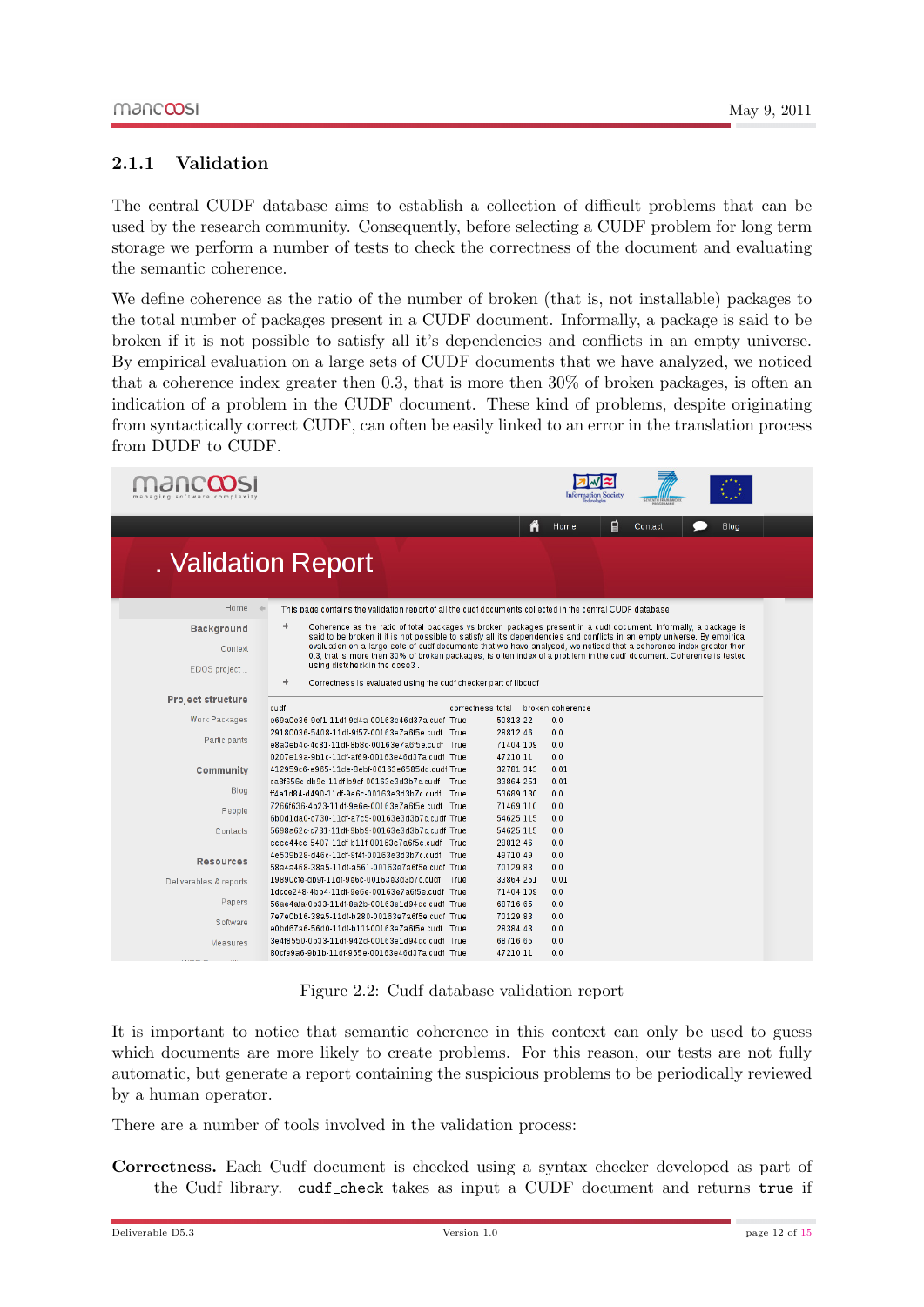the document is compliant with the CUDF syntax and semantic as specified in [\[TZ08\]](#page-14-1). Otherwise, it returns a detailed error message specifying the localization of the problem.

Coherence. Document coherence is checked using the tool distcheck which is part of the library dose3 $^2$  $^2$ . distcheck reads a CUDF document and returns the coherence index as described above, plus a detailed analysis of the problems encountered.

```
Cudf : debian/e69a0e36-9ef1-11df-9d4a-00163e46d37a.cudf
broken: 22
total: 50813
Coherence : 0.00
Correctness : True
Cudf : debian/29180036-5408-11df-9f57-00163e7a6f5e.cudf
broken: 46
total: 28812
Coherence : 0.00
Correctness : True
...
```
#### <span id="page-12-0"></span>2.2 Database Frontend

Since the CUDF central database is still in a prototype phase at the time of this writing, the front end of the database is composed of a number of static HTML pages with direct link to the CUDF problems and a summary of their validation report. We also give users full access to the database to download it and mirror. The database is accessible online at <http://data.mancoosi.org/cudf/db/>.

### <span id="page-12-1"></span>2.3 State of the Data Base

As of February 3, 2011, the data base contains 434 problem reports, coming from Caixa Mágica and debian users.

<span id="page-12-2"></span><sup>2</sup> <http://www.mancoosi.org/software/#index2h1>